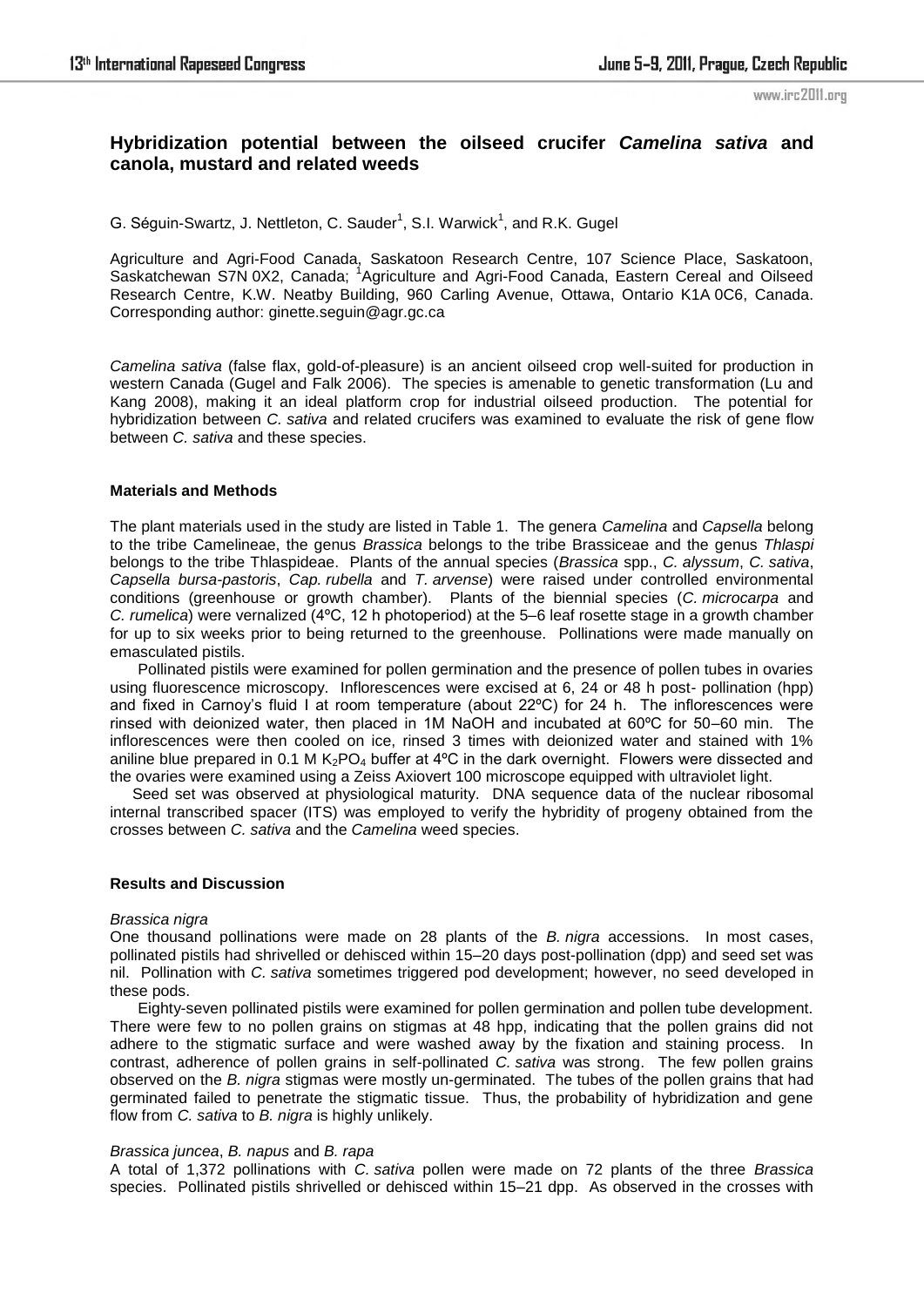#### www.irc2011.org

*B. nigra*, pollination with *C. sativa* pollen sometimes triggered pod development but there was no seed development in these pods. Fifty plants of the *C. sativa* genotypes were pollinated with pollen of the three *Brassica* species (a total of 1,180 pollinations for the three *Brassica* species). Pollinated pistils also shrivelled or dehisced within 15–21 dpp. No intergeneric seed was recovered.

Cytological examination revealed that there were few to no pollen grains on the stigmas of the *Brassica* species pollinated with *C. sativa* at 48 hpp and that the few pollen grains that were observed had not germinated. In the reciprocal crosses, pollen of the *Brassica* species germinated on the stigmas of *C. sativa*, but there was no evidence of pollen growth in the ovaries.

The results confirm that hybridization between *C. sativa* and the *Brassica* species is unlikely, as observed by Salisbury (1991), who reported failure of seed formation in similar crosses.

#### *Camelina alyssum*

Pollen germination was observed on stigmas of *C. sativa* pollinated with *C. alyssum* at 6 hpp and pollen tubes were observed in styles and ovaries at 24 hpp. Pollen tubes were observed near ovules in a small number of samples. Seed set was 2.2 seeds per pollination (N=578 pollinations) in the cross *C. sativa* × *C. alyssum* and 1.4 seeds per pollination (N=639 pollinations) in the reciprocal cross. F1 progeny plants (N=48) from the reciprocal cross *C. alyssum* × *C. sativa* were raised in the greenhouse. Of these plants, 46 were confirmed by ITS sequence analysis as  $F_1$  interspecific hybrids. Average pollen fertility of the  $F_1$  hybrids was 96.7%;  $F_2$  seed was produced. *Camelina alyssum* has been reported as possibly being an interfertile relative of *C. sativa* (Tedin 1922), so hybridization between these species was not unexpected.

#### *Camelina microcarpa*

Two accessions of *C. microcarpa* collected near Saskatoon, Saskatchewan, were used in these crosses. At 6 hpp, pollen had germinated on most stigmas regardless of the direction of the cross. Pollen tubes were observed in most ovaries at 24 hpp, and often near the ovules and/or the micropylar end of the ovules. In the cross *C. sativa* × *C. microcarpa*, seed set was 0.3 seeds per pollination (N=308 pollinations) with accession 36009 and 2.2 seeds per pollination (N=282 pollinations) with accession 36010. In the reciprocal cross, seed set was 0.9 seeds per pollination (N=325 pollinations) with accession 36009 and 3.3 seeds per pollination (N=283 pollinations) with accession 36010. Twenty F1 progeny plants from the cross *C. microcarpa* accession 36010 × *C. sativa* were raised in the greenhouse. All 20 plants were confirmed to be interspecific hybrids by ITS sequence analysis. Pollen fertility of 13 F<sub>1</sub> plants ranged from 3.8–26.6% viable pollen (ave. 11.8%); a few F<sub>2</sub> seeds were produced on selfed  $F_1$  plants.

#### *Camelina rumelica*

Seed set was 1.1 seeds per pollination (N=646 pollinations) in the cross *C. sativa* × *C. rumelica* and 0.6 seeds per pollination (N=521 pollinations) in the reciprocal cross. Three  $F_1$  hybrid plants were detected by ITS sequence analysis in the cross *C. sativa* × *C. rumelica*. The F<sub>1</sub> hybrid plants had very low pollen fertility (1.2%) and did not produce  $F_2$  seed.

#### *Capsella bursa-pastoris*

Fifty pistils of *C. sativa* were pollinated with *Cap. bursa-pastoris* pollen. Germinated pollen grains were found on stigmas in 68.0% of the pistils. There was no evidence of pollen tube growth, suggesting that  $F_1$  hybrid formation in this cross is unlikely. A total of 49 pistils were examined in the reciprocal cross, *Cap. bursa-pastoris* × *C. sativa*. Germinated pollen was observed on stigmas of 81.6% of the pistils and pollen tubes were observed in 55.1% of the pistils. Of these pistils, 30.6% had tubes near ovules. Seed set was not determined in these crosses.

## *Capsella rubella*

Fifty-two pistils of *C. sativa* were pollinated with *Cap. rubella* pollen. Germinated pollen grains were found in 63.4% of the pistils. There was evidence of pollen tube growth in four pistils and a few tubes were observed near ovules in two pistils. In the reciprocal cross, *Cap. rubella* × *C. sativa*, germinated pollen grains were observed on 50% of the pistils (N=52); pollen tubes were observed in the ovary in 27.0% of the pistils and near the ovules. Seed set was not determined in these crosses.

#### *Thlaspi arvense*

A total of 47 pistils of *C. sativa* were pollinated with *T. arvense*. Over half of the pistils (59.6%) had germinated pollen grains on the stigmas. One pollen tube was observed in stylar tissue in two pistils.